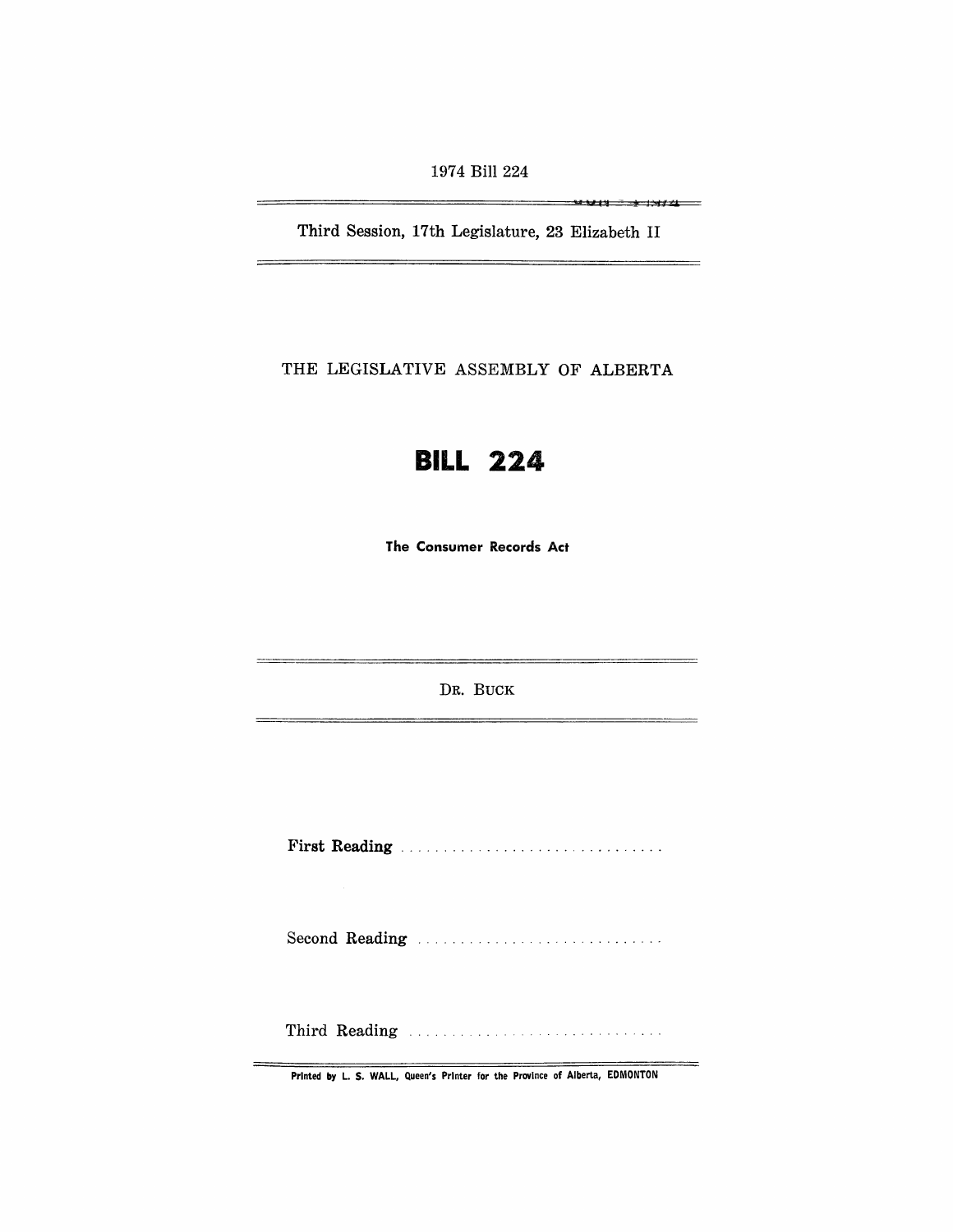Bill 224 *Dr. Buck* 

# **BILL 224**

## 1974

## **THE CONSUMER RECORDS ACT**

### *( Assented to* ,1974)

HER MAJESTY, by and with the advice and consent of the Legislative Assembly of Alberta, enacts as follows:

- 1. (1) In this Act,
	- (a) "consumer" means a natural person but does not include a person engaging in  $a$  transaction, other than relating to employment, in the course of carrying on a business, trade or profession;
	- (b) "consumer report" means a written, oral or other communication by a consumer reporting agency of credit information or personal information, or both, pertaining to a consumer for consideration in connection with a purpose set out in clause (d) of subsection (1) of section 8;
	- (c) "consumer reporting agency" means a person who for gain or profit or on a regular co-operative non-profit basis furnishes consumer reports;
	- (d) "credit information" means information about a consumer as to name, age, occupation, place of residence, previous places of residence, marital status, spouse's name and age, number of dependants, particulars of education or professional qualifications, places of employment, previous places of employment, estimated income, paying habits, outstanding debt obligations, cost of living obligagations and assets;
- (e) "Director" means the Director of the Consumer Affairs Branch;
- (f) "employment purposes" means the purposes of taking into employment, granting promotion, reassigning employment duties or retaining as an employee;
- (g) "file", when used as a noun, means all of the information pertaining to a consumer that is recorded and retained by a consumer reporting agency, regardless of the manner or form in which the information is stored;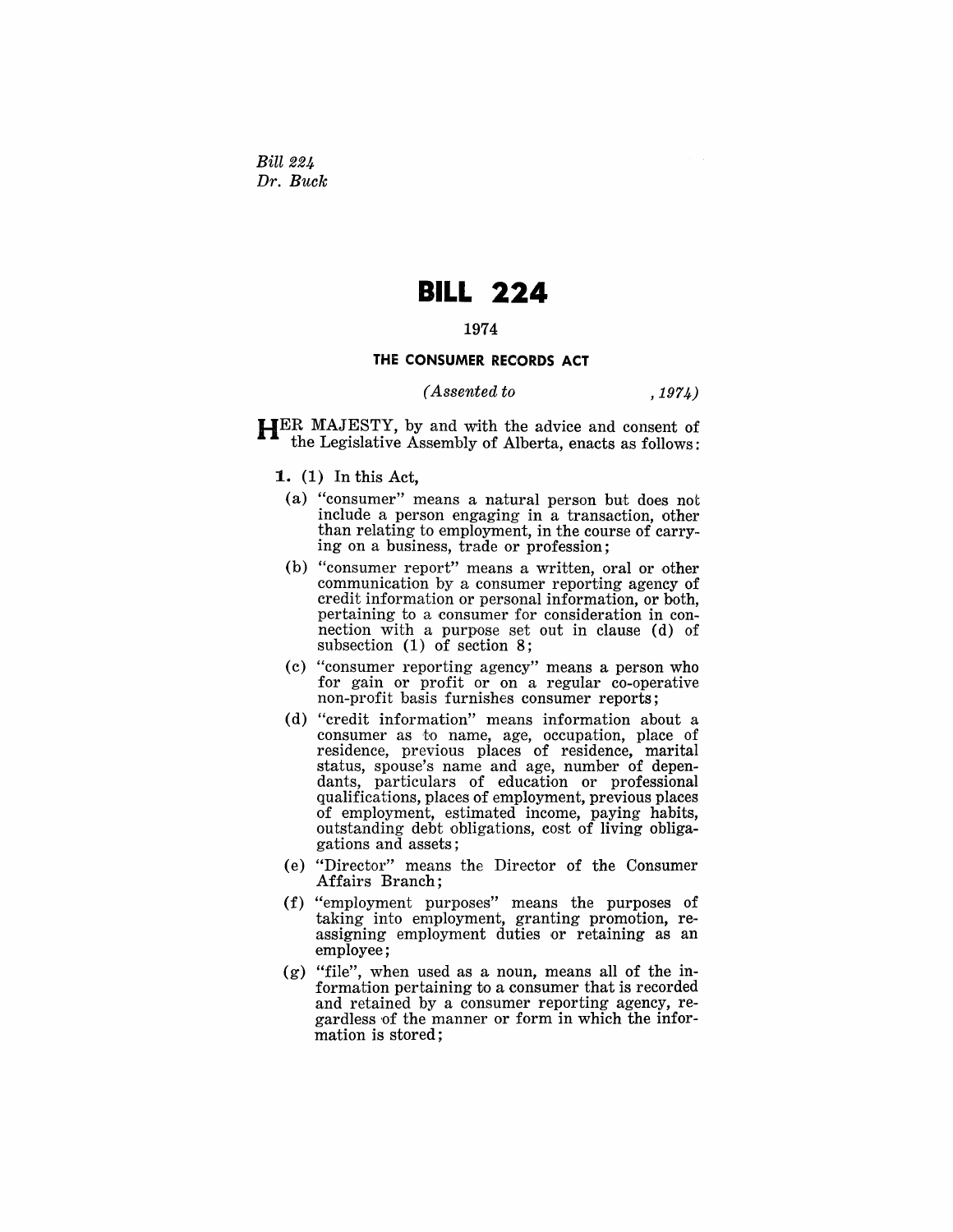#### **Explanatory Notes**

General. The Bill regulates the giving of consumer reports and governs the disclosure and review of the information. Information as to credit history and as to character and health is included in the controls.

The main principles include the following:

- 1. Consumer reporting agencies are required to be registered.
- 2. Persons ordering consumer reports are required to notify the consumer.
- 3. If a credit information results in adverse action, the creditor is required to notify the consumer of the report.
- 4. The consumer may inspect all the information about him in the files of any consumer reporting agency.
- 5. The consumer may have information corrected, through the authority of a tribunal, if necessary.
- 6. The information that may be included in a consumer report is restricted to maintain a standard of accuracy, recency and corroboration.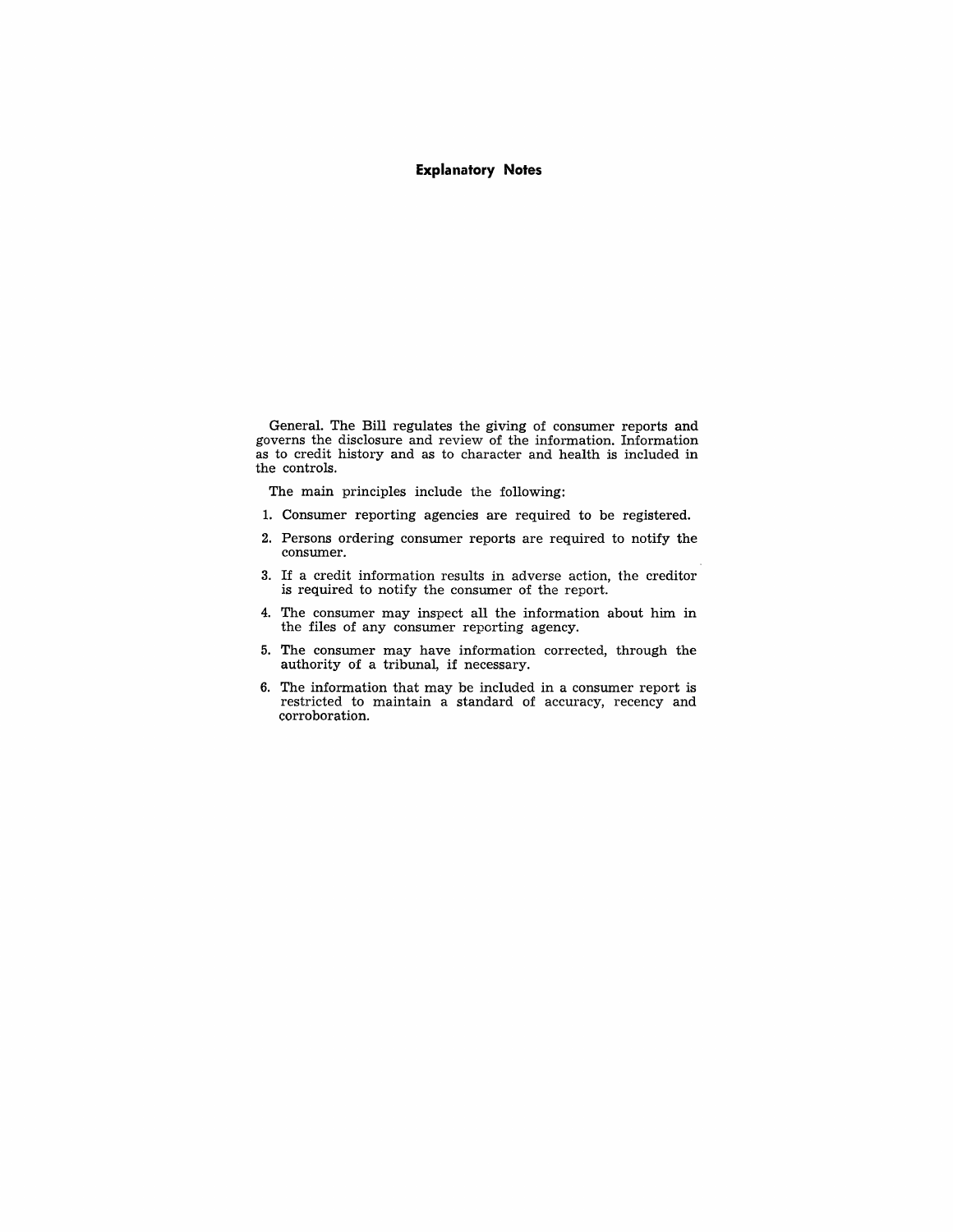- (h) "Minister" means the Minister of Consumer  $A_1$ fairs;
- (i) "person" means a natural person, an association of natural persons, a partnership or a corporation;
- (j) "personal information" means information other than credit information about a consumer's character, reputation, health, physical or personal characteristics or mode of living or about any other matter concerning the consumer;
- (k) "personal information investigator" means a person who obtains or reports personal information to a consumer reporting agency for hire or reward;
- (1) "Registrar" means the Registrar of Consumer Reporting Agencies;
- (m) "regulations" means the regulations made under this Act;
- (n) "Tribunal" means The Commercial Registration Appeal Tribunal.

(2) This Act applies notwithstanding any agreement or waiver to the contrary.

**2.** (1) There shall be a Registrar of Consumer Reporting Agencies who shall be appointed in accordance with *The Public Service Act.* 

(2) The Registrar may exercise the powers and shall perform the duties conferred or imposed upon him by or under this Act under the supervision of the Director.

**3.** No person shall conduct or act as a consumer reporting agency or act as a personal information investigator unless he is registered by the Registrar under this Act.

4. (1) An applicant is entitled to registration or renewal of registration as a consumer reporting agency by the Registrar except where,

- (a) having regard to his financial position, the applicant cannot reasonably be expected to be financially responsible in the conduct of his business; or
- (b) the past conduct of the applicant affords reasonable grounds for belief that he will not carryon business in accordance with law and with integrity and honesty; or
- (c) the applicant is a corporation and,
	- (i) having regard to its financial position, it cannot reasonably be expected to be financially responsible in the conduct of its buiness, or
	- (ii) the past conduct of its officers or directors affords reasonable grounds for belief that its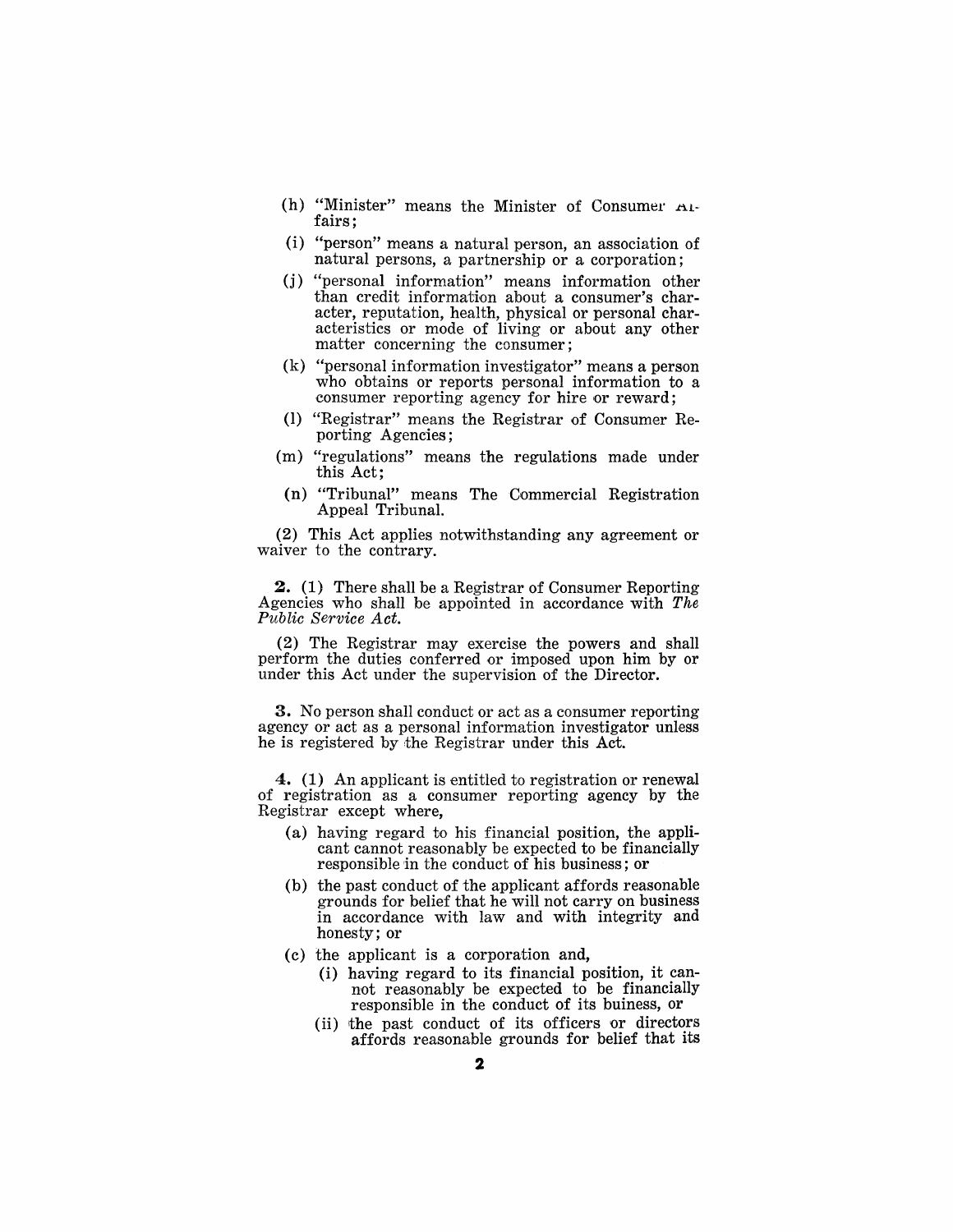business will not be carried on in accordance with law and with integrity and honesty; or

(d) the applicant is carrying on activities that are, or will be, if the applicant is registered, in contravention of this Act or the regulations.

(2) An applicant is entitled to registration or renewal of registration as a personal information investigator by the Registrar except where the past conduct of the applicant affords reasonable grounds for belief that he will not carry out his duties in accordance with law and with integrity and honesty.

(3) A registration is subject to such terms and conditions to give effect to the purposes of this Act as are imposed by the Tribunal or prescribed by the regulations.

(4) A registration is not transferable.

**5.** (1) Subject to section 6, the Registrar may refuse to register an applicant where in the Registrar's opinion the applicant is disentitled to registration under section 4.

(2) Subject to section 6, the Registrar may refuse to renew or may suspend or revoke a registration for any reason that would disentitle the registrant to registration under section 4 if he were an applicant, or where the regisrant is in breach of a term or condition of the registration.

**6.** (1) Where the Registrar proposes to refuse to grant or renew a registration or proposes to suspend or revoke a registration, he shall serve notice of his proposal, together with written reasons therefor, on the applicant or registrant.

(2) A notice under subsection (1) shall inform the applicant or registrant that he is entitled to a hearing by the Tribunal if he mails or delivers, within fifteen days after the notice under subsection  $(1)$  is served on him, notice in writing requiring a hearing to the Registrar and the Tribunal, and he may so require such a hearing.

(3) Where an applicant or registrant does not require a hearing by the Tribunal in accordance with subsection  $(2)$ , the Registrar may carry out the proposal stated in his notice under subsection  $(1)$ .

(4) Where an applicant or registrant requires a hearing by the Tribunal in accordance with subsection (2), the Tribunal shall appoint a time for and hold the hearing and, on the application of the Registrar at the hearing, may by order direct the Registrar to carry out his proposal or refrain from carrying out his proposal and to take such action as the Tribunal considers the Registrar ought to take in accordance with this Act and the regulations, and for such purposes the Tribunal may substitute its opinion for that of the Registrar.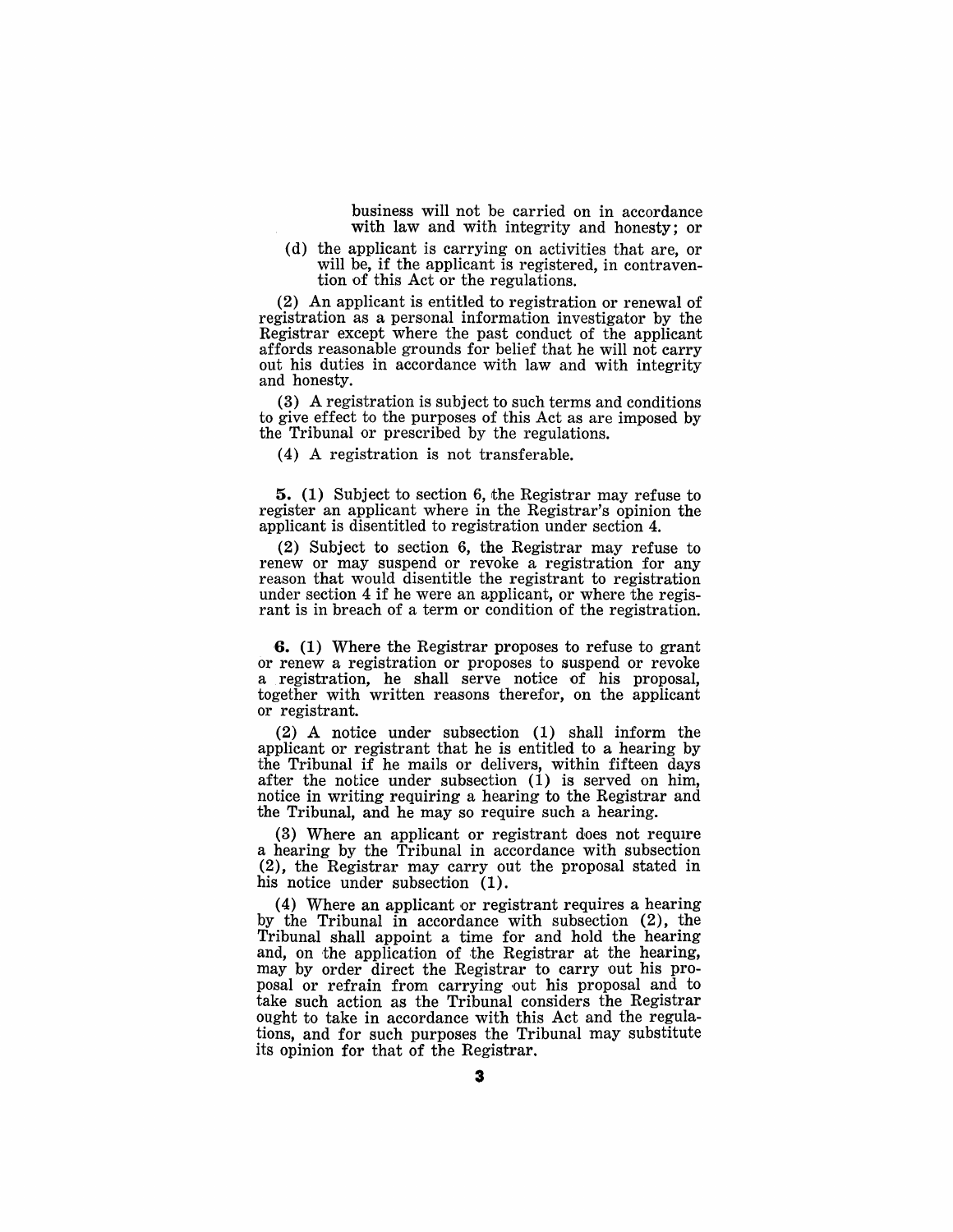(5) The Tribunal may attach such terms and conditions to its order or to the registration as it considers proper to give effect to the purposes of this Act.

 $(6)$  The Registrar, the applicant or registrant who has required the hearing and such other persons as the Tribunal may specify are parties to proceedings before the Tribunal under this section.

(7) Notwithstanding subsection (1), the Registrar may cancel a registration upon the request in writing of the registrant in the prescribed form surrendering his regis-<br>tration.

 $(8)$  Where, within the time prescribed therefor or, if no time is prescribed, before expiry of his registration, a registrant has applied for renewal of his registration and paid the prescribed fee, his registration shall be deemed to continue.

- (a) until the renewal is granted; or
- $(b)$  where he is served with notice that the Registrar proposes to refuse to grant the renewal, until the time for giving notice requiring a hearing has expired and, where a hearing is required, until the Tribunal has made its order.

7. A further application for registration may be made upon new or other evidence or where it is clear that material circumstances have changed.

8. (1) No consumer reporting agency and no officer or employee there of shall knowingly furnish any information from the files of the consumer reporting agency except,

- $(a)$  in response to the order of a court having jurisdiction to issue such an order;
- (b) in accordance with the written instructions of the consumer to whom the information relates;
- (c) in response to an order or direction made under this Act; or
- (d) in a consumer report given to a person who it has reason to believe.
	- (i) intends to use the information in connection with the extension of credit to or the purchase or collection of a debt of the consumer to whom the information pertains,
	- (ii) intends to use the information in connection with the entering into or renewal of a tenancy agreement,
	- (iii) intends to use the information for employment purposes.
	- (iv) intends to use the information in connection with the underwriting of insurance involving the consumer,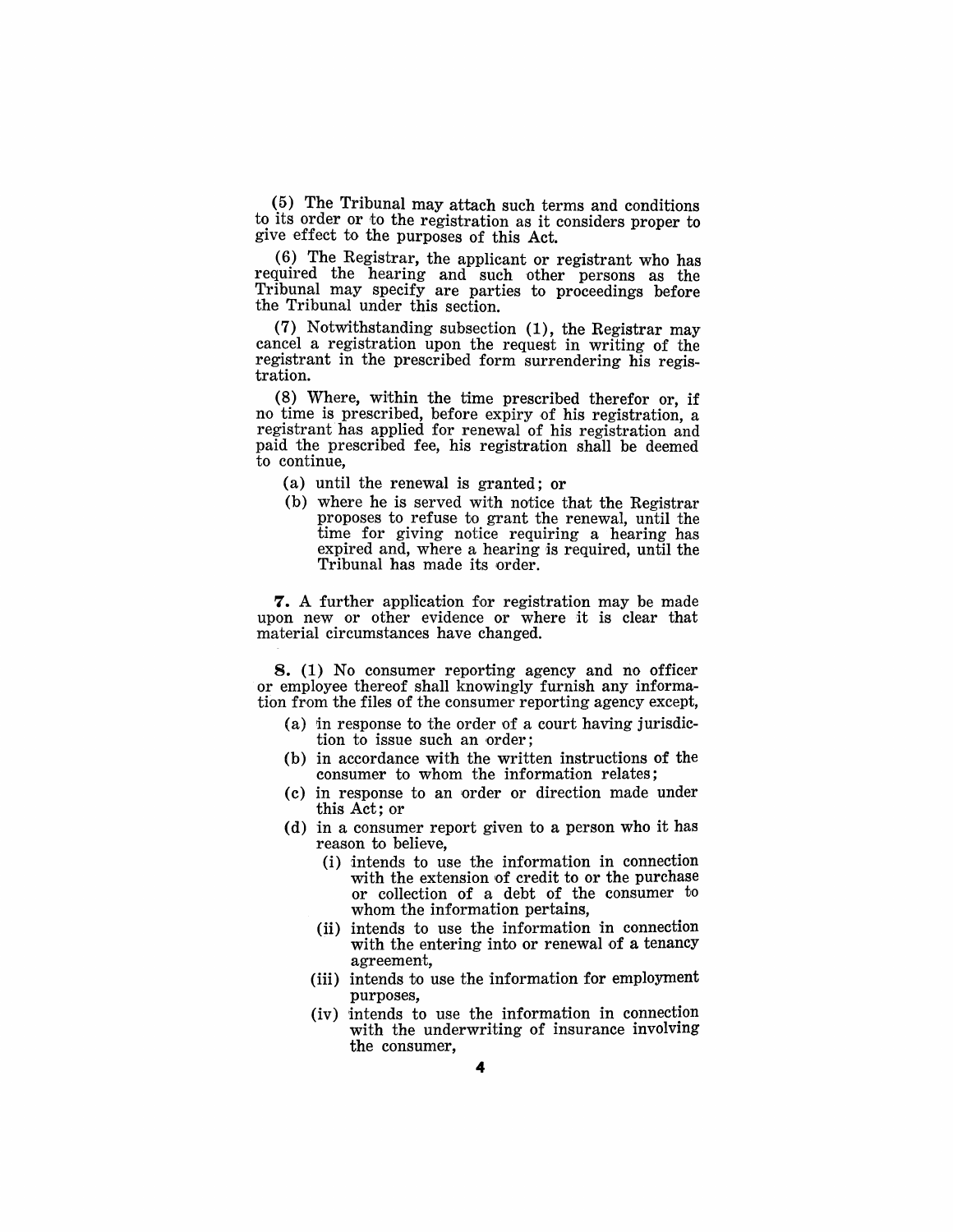- (v) intends to use the information to determine the consumer's eligibility for any matter under a statute or regulation where the information is relevant to the requirement prescribed by law,
- (vi) otherwise has a direct business need for the information in connection with a business or credit transaction involving the consumer, or
- (vii) intends to use the information for the purpose of up-dating the information in a consumer report previously given to him for one of the reasons referred to in subclauses (i) to  $(vi)$ .

(2) No person shall knowingly obtain any information from the files of a consumer reporting agency respecting a consumer except for the purposes referred to in subsection  $(1)$ .

(3) Notwithstanding subsections (1) and (2), a consumer reporting agency may furnish identifying information respecting any consumer, limited to his name, address, former addresses, places of employment, or former places of employment, to the Government of Alberta or of Canada or any province thereof or of any agency of such government or the government of any municipality in Canada or any agency thereof or to any police officer acting in the course of his duties, notwithstanding that such information is not to be used for a purpose mentioned in clause (d) of subsection (1).

(4) No person who is or has been registered as a consumer reporting agency shall sell, lease or transfer title to its files or any of them except to a consumer reporting agency registered under this Act.

**9.** (1) Every consumer reporting agency shall adopt all procedures reasonable for ensuring accuracy and fairness in the contents of its consumer reports.

- (2) A consumer reporting agency shall not report,
- (a) any information that is not stored in a form capable of being produced under section 11;
- (b) any information that is not extracted from information appearing in files stored or collected in a repository located in Canada regardless of whether or not the information was obtained from a source outside Canada, except where the consumer report is in writing and contains the substance of any prior information orally acquired that conforms to the requirements of this Act.

(3) A consumer reporting agency shall not include in a consumer report,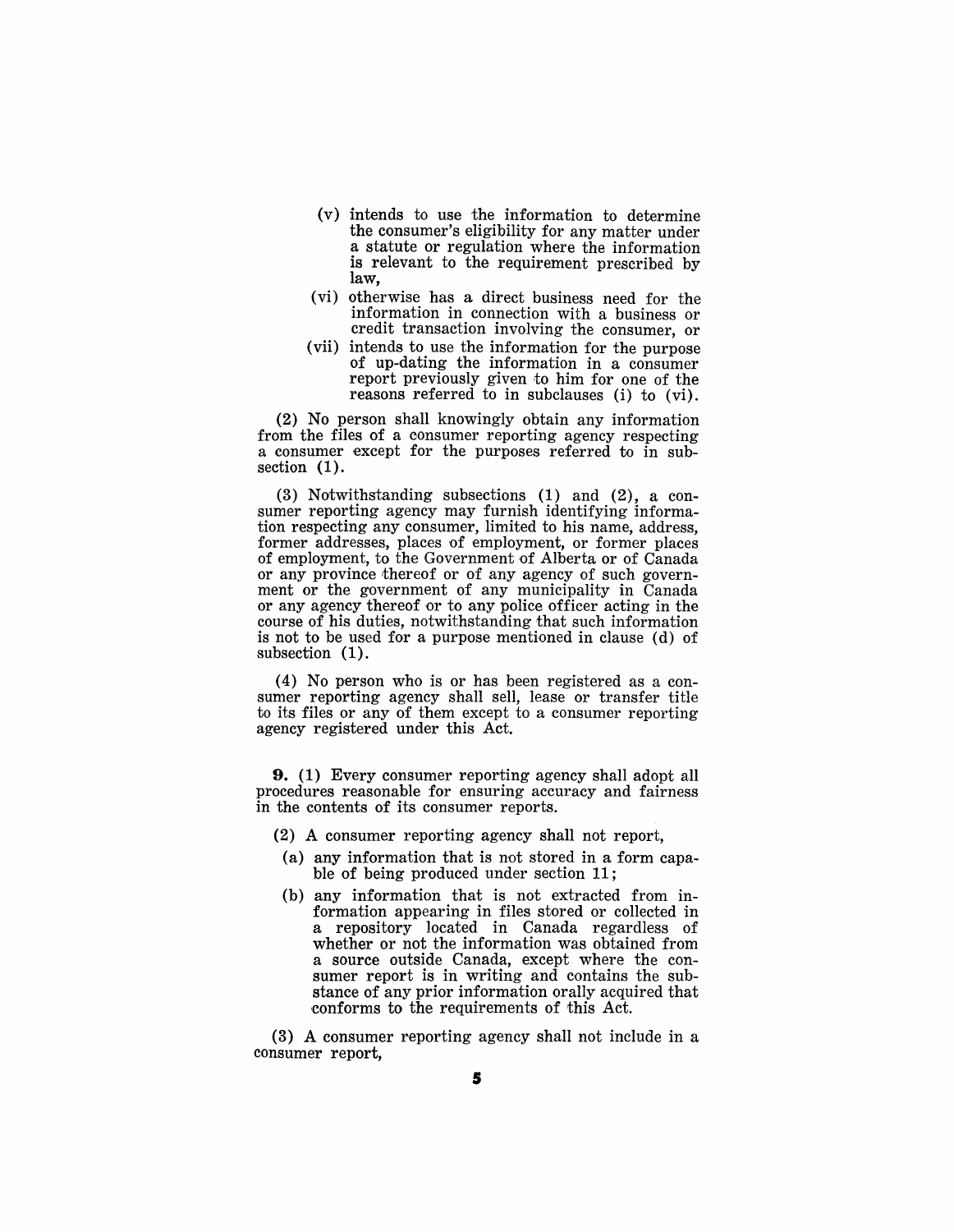- (a) any credit information based on evidence that is not the best evidence reasonably available;
- (b) any unfavorable personal information unless it has made reasonable efforts to corroborate the evidence on which the personal information is based, and the lack of corroboration is noted with and accompanies the information;
- (c) information as to judgments after seven years after the judgment was given, unless the creditor or his agent confirms that it remains unpaid in whole or in part, and such confirmation appears in the file;
- (d) information as to any judgment against the consumer unless mention is made of the name and, where available, the address of the judgment creditor or his agent as given at the date of entry of the judgment and the amount;
- (e) information as to the bankruptcy of the consumer after seven years from the date of the discharge except where the consumer has been bankrupt more than once;
- $(f)$  information regarding any judgments, collections or debts that on their face are statute barred unless it is accompanied by evidence appearing in the file that recovery is not barred by the expiration of a limitation period;
- (g) information as to the payment or non-payment of taxes or lawfully imposed fines after seven years;
- (h) information as to convictions for crimes, after seven years from the date of conviction or, where the conviction resulted in imprisonment, from the date of release or parole, provided information as to convictions for crimes shall not be reported if at any time it is learned that after the conviction an absolute discharge or a full pardon has been granted;
- (i) information regarding writs that are more than seven years old or writs that were issued against the consumer more than twelve months prior to the making of the report unless the consumer reporting agency has ascertained the current status of the action and has a record of this on file;
- (j) information regarding any criminal charges against the consumer where the charges have been dismissed, set aside or withdrawn;
- (k) any other adverse item of information where more than seven years have expired since the information was acquired or last reaffirmed;
- (1) information as to race, creed, colour, sex, ancestry, ethnic origin, or political affiliation; or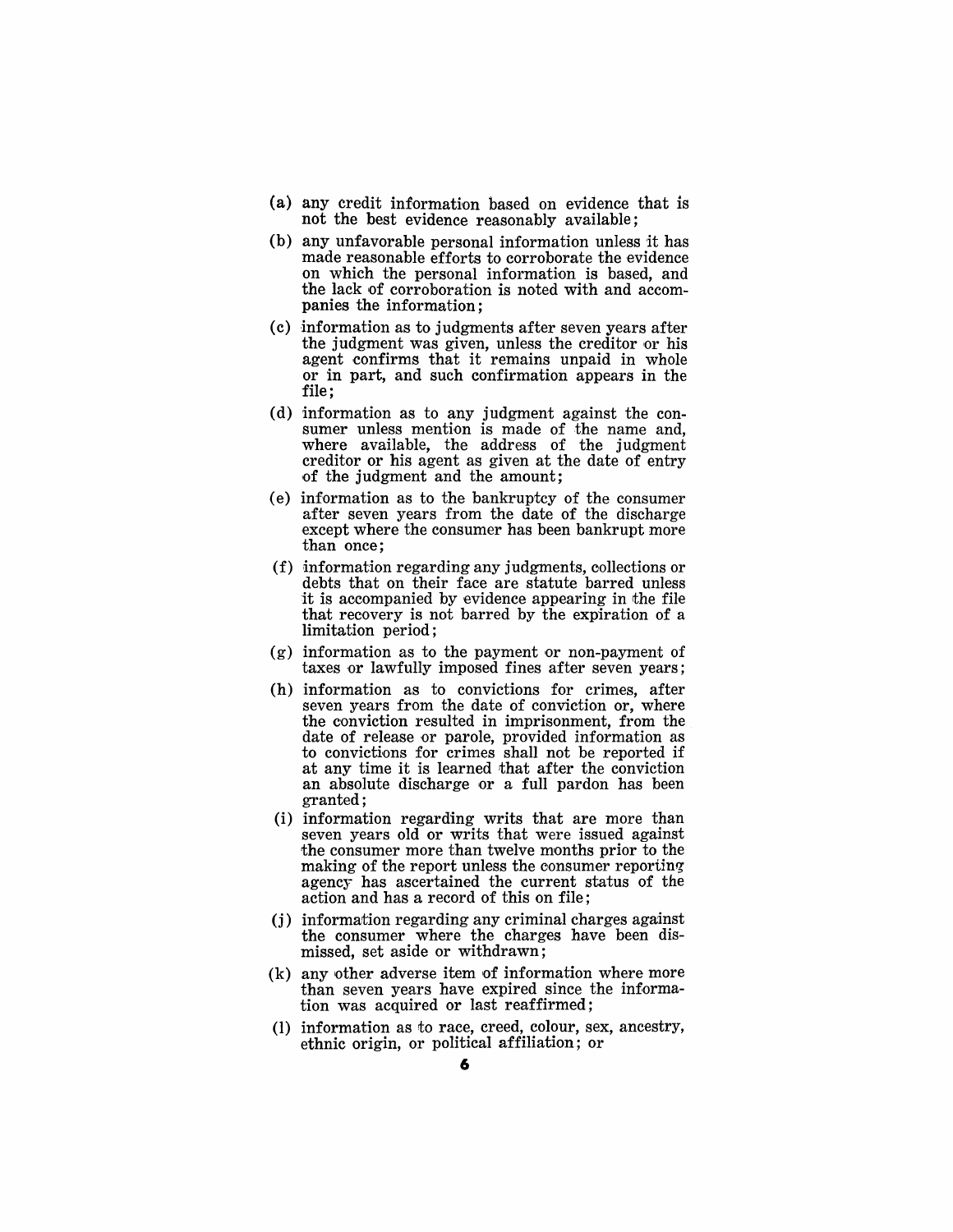(m) any information given orally in the consumer report unless the content of the oral report is recorded in the file.

(4) Every consumer reporting agency shall maintain in its file respecting a person all the material and information of which the person is entitled to disclosure under section 11.

**10.** (1) Every person shall, where requested by a consumer in writing or personally, inform the consumer whether or not a consumer report respecting him has been or is to be referred to in connection with any specified transaction or matter in which such person is engaged, and, if so, of the name and address of the consumer report- ing agency supplying the report.

(2) No person shall procure from a consumer reporting agency or cause it to prepare a consumer report containing personal information respecting a consumer unless he notifies the consumer of the fact in writing before the report is requested and, where the consumer so requests in writing or personally, he shall inform the consumer of the name and address of the consumer reporting agency supplying the report.

(3) Where a person proposes to extend credit to a consumer and a consumer report containing credit information only is being or may be referred to in connection with the transaction, he shall give notice of the fact to the consumer in writing at the time of the application for credit, or if the application is made orally, orally at the time of the application for credit.

(4) Where, before extending credit, the proposed creditor obtains the acceptance or refusal of an assignment or proposed assignment of the credit transaction by an assignee or proposed assignee, subsection (3) applies to the assignee or proposed assignee in the same manner as to the person proposing to extend credit, but the giving of a notice under subsection (3) by a person proposing to extend credit or under this subsection by his assignee or proposed assignee shall be deemed to be sufficient notice by both.

(5) No person extending credit to a consumer shall divulge to other credit grantors or to a consumer reporting agency any personal information respecting the consumer except with the consent of the consumer or on his referral unless he notifies the consumer in writing at the time of the application for credit that he intends to do so.

(6) Any notice referred to in this section shall be clearly set forth in bold type or underlined and in letters not less than ten point in size.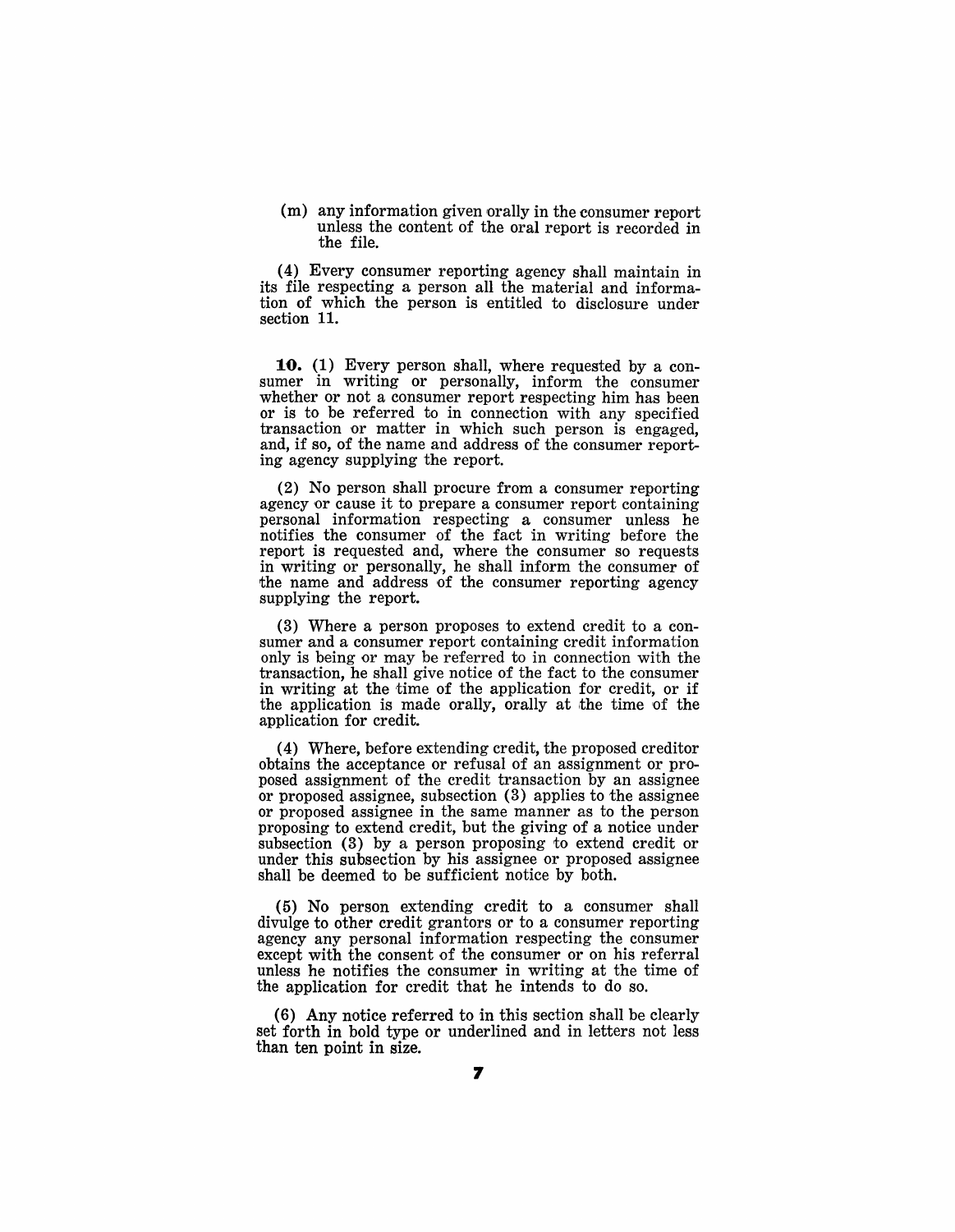(7) Where a benefit is denied to a consumer or a charge to a consumer is increased either wholly or partly because of information received from a consumer reporting agency or a person other than a consumer reporting agency, the user of such information shall deliver to the consumer at the time such action as communicated to the consumer notice of the fact and, upon the request of the consumer made within sixty days after such notice, shall inform the consumer,

- (a) of the nature and source of the information where the information is furnished by a person other than a consumer reporting agency; or
- (b) of the name and address of the consumer reporting agency, where the information is furnished by a consumer reporting agency;

and the notice required to be given by the user under this subsection shall contain notice of the consumer's right to request the information referred to in clauses (a) and (b) and the time limited therefor.

**11.** (1) Every consumer reporting agency shall, at the written request of a consumer and during normal business hours clearly and accurately disclose to the consumer, without charge,

- (a) the nature and substance of all information in its files pertaining to the consumer at the time of the request;
- (b) the sources of credit information;
- (c) the names of the recipients of any consumer report pertaining to the consumer that it has furnished, containing,
	- (i) personal information, within the one year period preceding the request, and
	- (ii) credit information, within the six month period preceding the request;
- (d) copies of any written consumer report pertaining to the consumer made to any other person or, where the report was oral, particulars of the content of such oral report, furnished,
	- (i) where the report contains personal information, within the one year period preceding the request, and
	- (ii) where the report contains credit information, within the six month period preceding the request,

and shall inform the consumer of his right to protest any information contained in the file under sections 12 and 13 and the manner in which a protest may be made.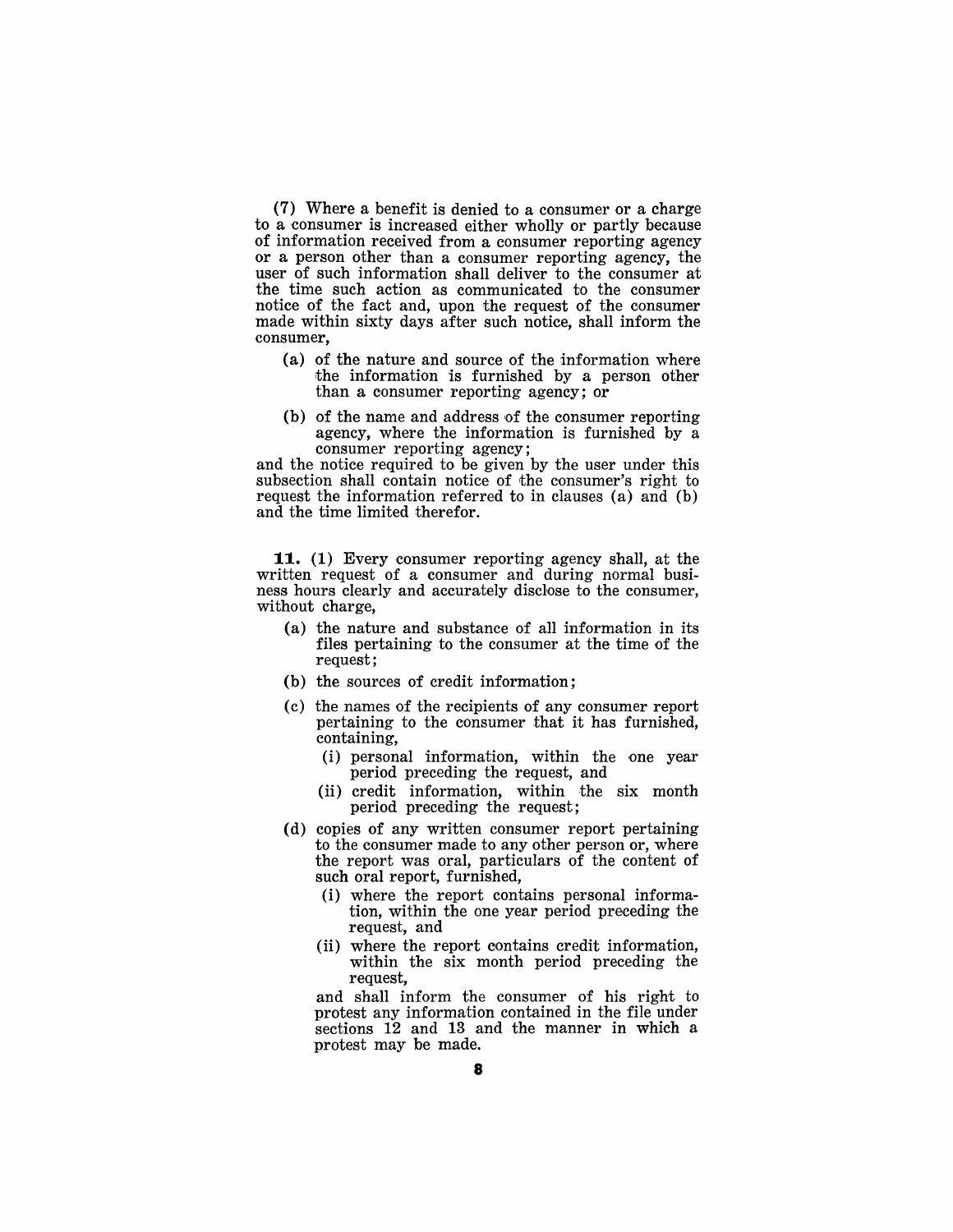(2) A consumer reporting agency shall withhold from the disclosures required by subsection (1) any medical information obtained with the written consent of the consumer which the consumer's own physician has specifically requested in writing be withheld from the consumer in his' own best interest.

(3) The disclosures required under this section shall be made to the consumer,

- (a) in person if he appears in person and furnishes proper identification;
- (b) by telephone if he has made a written request, with sufficient identification, for telephone disclosure and the toll charge, if any, for the telephone call is prepaid by or charged directly to the consumer.

(4) Every consumer reporting agency shall provide trained personnel to explain to the consumer any information furnished to him under this section.

(5) The consumer shall be permitted to be accompanied by one other person of his choosing to whom the consumer reporting agency may be required by the consumer to disclose his file.

(6) The consumer reporting agency shall permit the consumer to whom information is disclosed under this section to make an abstract thereof.

 $(7)$  A consumer reporting agency shall require reasonable identification of the consumer and a person accompanying him before making disclosures under this section.

(8) A consumer reporting agency shall not require a consumer to give any undertaking or waive or release any right as a condition precedent to his access to his file under this. section.

12. (1) Where a consumer disputes the accuracy or completeness of any item of information contained in his file, the consumer reporting agency within a reasonable time shall use its best endeavours to confirm or complete the information and shall correct, supplement or delete the information in accordance with good practice.

(2) Where a consumer reporting agency corrects, supplements or deletes information under subsection (1), the consumer reporting agency shall furnish notification of the correction, supplement or deletion to,

(a) all persons who have been supplied with a consumer report based on the unamended file within sixty days before the correction, supplement or deletion is made; and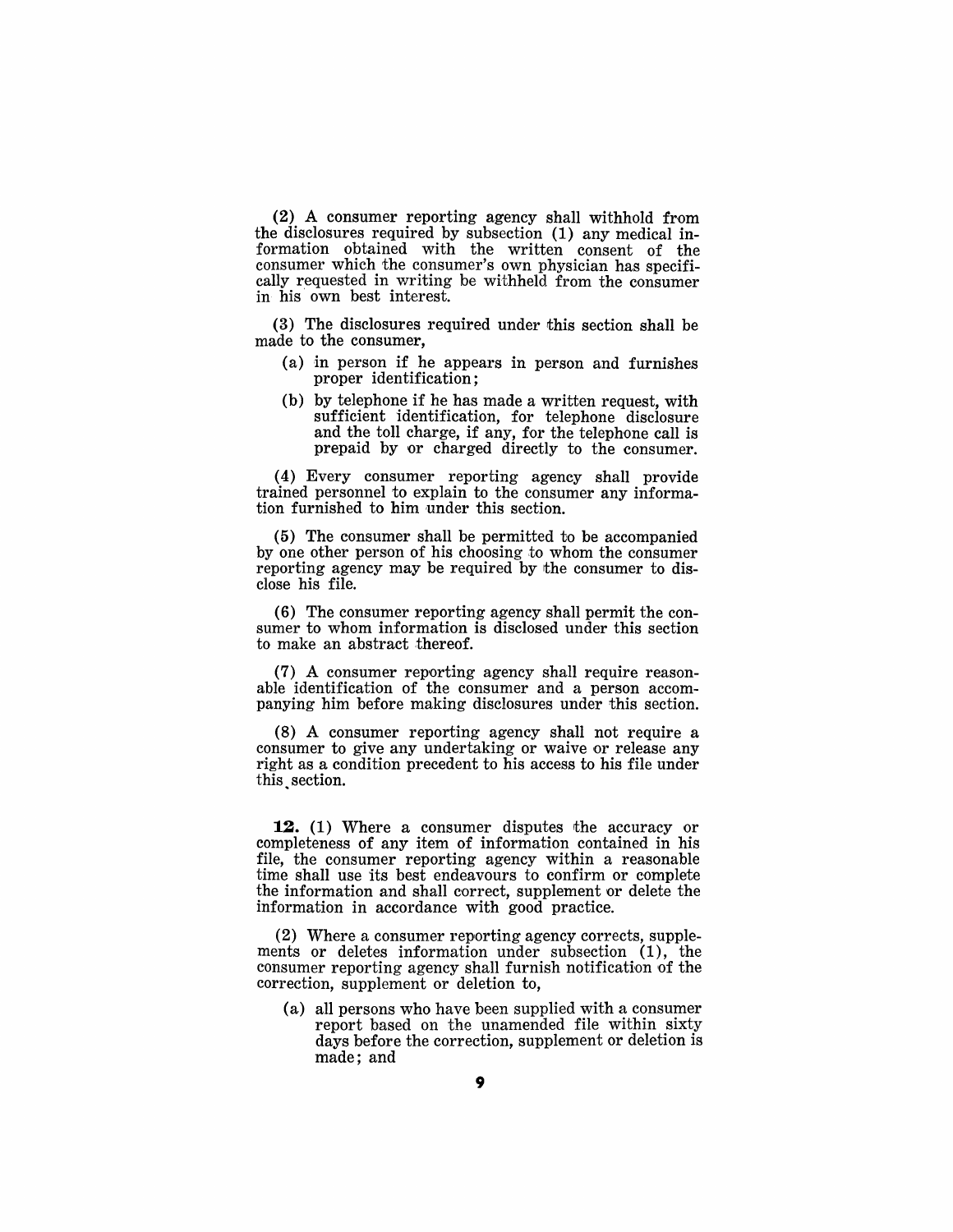- (b) the persons specifically designated by the consumer from among those who have been supplied with a consumer report based on the unamended file,
	- (i) where the report contains personal information, within the one year period preceding the correction, supplement or deletion, and
	- (ii) where the report contains credit information, within the six month period preceding the correction, supplement or deletion.

13. (1) The Registrar may order a consumer reporting agency to amend or delete any information, or by order restrict or prohibit the use of any information, that in his opinion is inaccurate or incomplete or that does not comply with the provisions of this Act or the regulations.

(2) The Registrar may order a consumer reporting agency to furnish notification to any person who has received a consumer report of any amendments, deletions, restrictions or prohibitions imposed by the Registrar.

 $(3)$  Where the consumer or consumer reporting agency considers himself aggrieved by a decision of the Registrar under this section, he may apply to the Tribunal for a hearing and section 6 applies, *mutatis mutandis*, to the decision in the same manner as to a proposal by the Registrar under section 6 and as if the consumer and the consumer reporting agency each were an applicant or registrant, except that an order of the Registrar may be issued and take effect imrnediately, but the Tribunal may grant a stay until the order becomes final.

(4) At a hearing before the Tribunal for the purposes of subsection (3), the Tribunal may require the consumer reporting agency to disclose the source of any information contained in its files.

14. Every consumer reporting agency shall, within five days after the event, notify the Registrar in writing of,

- (a) any change in its address for service;
- (b) any change in the officers in the case of a corporation or of the members in the case of a partnership; and
- (c) any commencement 'or termination of employment of a personal information investigator.

**15.** (1) Where the Registrar receives a written complaint in respect of a consumer reporting agency and so directs in writing, the consumer reporting agency shall furnish the Registrar with such information respecting the matter complained of as the Registrar requires.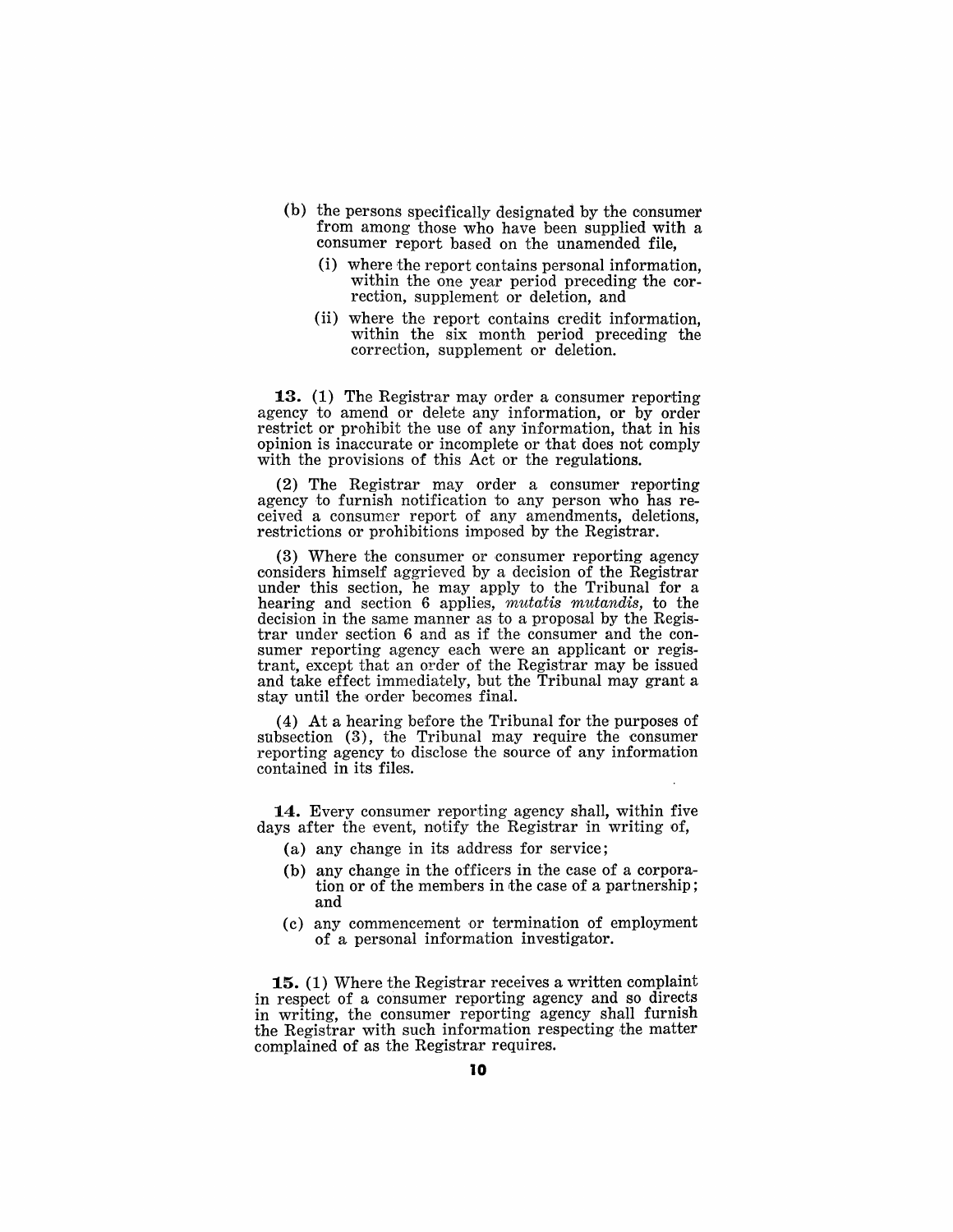(2) The direction under subsection (1) shall indicate the nature of the inquiry involved.

(3) For the purposes of subsection  $(1)$ , the Registrar or any person designated in writing by him may on notice at any reasonable time enter upon the business premises of the consumer reporting agency to make an inspection in relation to the complaint.

**16.** The Minister may by order appoint a person to make an investigation into any matter to which this Act applies as may be specified in the Minister's order and the person appointed shall report the result of his investigation to the Minister, and for the purposes of the investigation, the person making it has the powers of a commissioner under *The Public Inquiries Act,* which Act applies to such investigation as if it were an inquiry under the Act.

**17.** (1) Where, upon a statement made under oath, the Director believes on reasonable and probable grounds that any person has,

- (a) contravened any of the provisions of this Act or the regulations; or
- (b) committed an offence under the *Criminal Code*  (Canada) or under the law of any jurisdiction that is relevant to his fitness for registration under this Act,

the Director may by order appoint one or more persons to make an investigation to ascertain whether such a contravention of the Act or regulation or the commission of such an offence has occurred and the person appointed shall report the result of his investigation to the Director.

(2) For purposes relevant to the subject-matter of an investigation under this section and, notwithstanding section 8, the person appointed to make the investigation may inquire into and examine the affairs of the person in respect of whom the investigation is being made and may,

- (a) upon production of his appointment, enter at any reasonable time the business premises of such person and examine books, papers, documents, consumer files and things relevant to the subject-matter of the investigation; and
- (b) inquire into negotiations, transactions, loans, borrowings made by or on behalf of or in relation to such person and into property, assets or things owned, acquired or alienated in whole or in part by him or any person acting on his behalf that are relevant to the subject-matter of the investigation,

and for the purposes of the inquiry, the person making the investigation has the powers of a commissioner under *The Public Inquiries Act*, which Act applies to such inquiry as if it were an inquiry under the Act.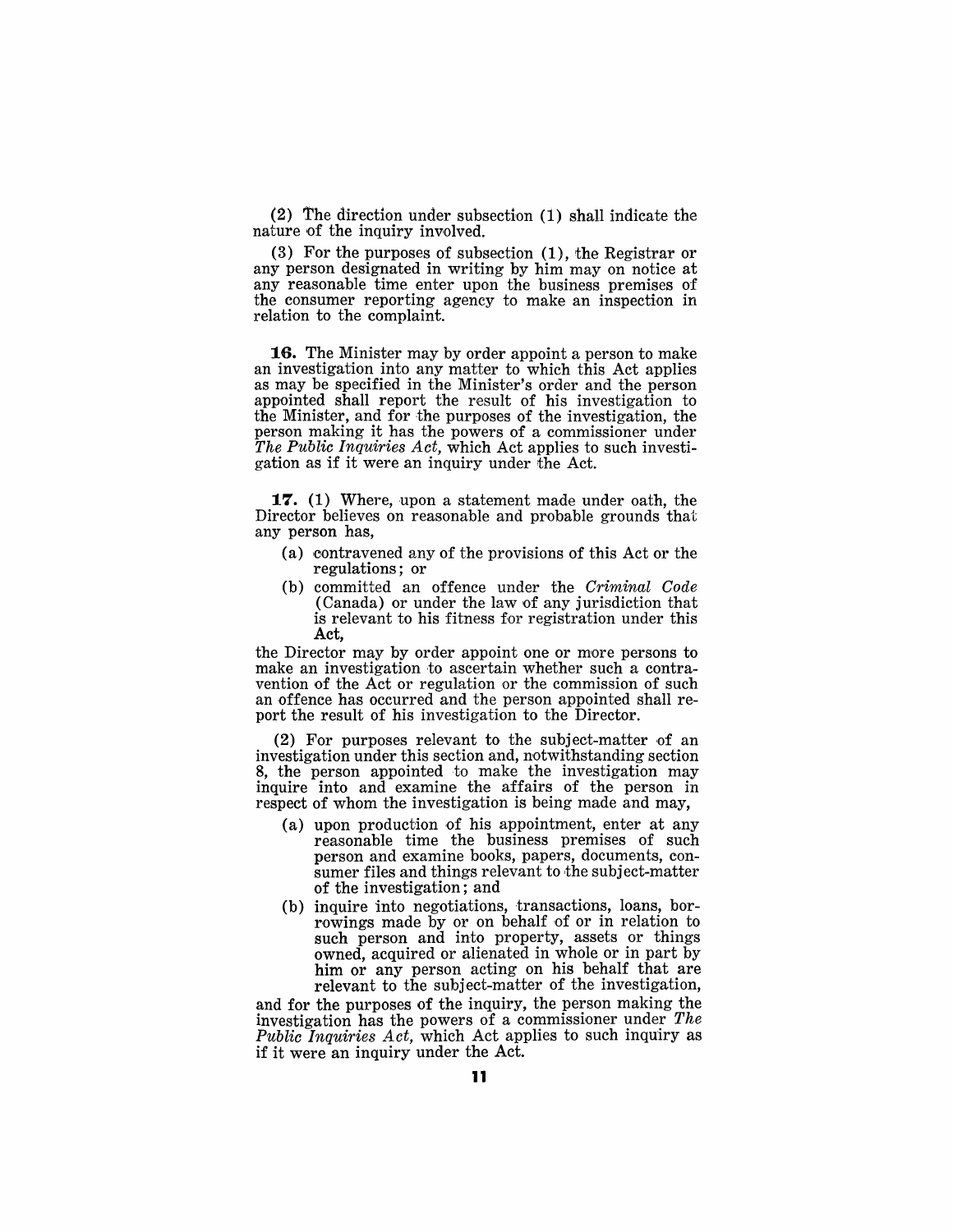(3) No person shall obstruct a person appointed to make an investigation under this section or withhold from him or conceal or destroy any books, papers, documents or things relevant to the subject-matter of the investigation.

(4) Where a provincial judge is satisfied, upon an *ex*  parte application by the person making an investigation under this section, that the investigation has been ordered and that such person has been appointed to make it and that there is reasonable ground for believing there are in any building, dwelling, receptacle or place any books, papers, documents or things relating to the person whose affairs are being investigated and to the subject-matter of the investigation, the provincial judge may, whether or not an inspection has been made or attempted under clause (a) of subsection (2), issue an order authorizing the person making the investigation, together with such police officer or officers as he calls upon to assist him, to enter and search, if necessary by force, such building, dwelling, re- 'ceptacle or place for such books, papers, documents or things and to examine them, but every such entry and search shall be made between sunrise and sunset unless the provincial judge, by the order, authorizes the person making the investigation to make the search at night.

(5) Any person making an investigation under this section may, upon giving a receipt therefor, remove any books, papers, documents or things examined under clause (a) of subsection (2) or subsection (4) relating to the person whose affairs are being investigated and to the subjectmatter of the investigation for the purpose of making copies of such books, papers or documents, but such copying shall be carried out with reasonable dispatch and the books, papers or documents in question shall be promptly thereafter returned to the person whose affairs are being investigated.

(6) Any copy made as provided in subsection (5) and certified to be a true copy by the person making the investigation is admissible in evidence in any action, proceeding or prosecution as prima facie proof of the original book, paper or document and its contents.

(7) The Minister or Director may appoint any expert to examine books, papers, documents or things examined under clause (a) of subsection (2) or under subsection (4).

18. (1) Every person employed in the administration of this Act, including any person making an inquiry, inspection or an investigation under section 15, 16 or 17 shall preserve secrecy in respect of all matters that come to his knowledge in the eourse of his duties, employment, inquiry, inspection or investigation and shall not communicate any such matters to any other person except,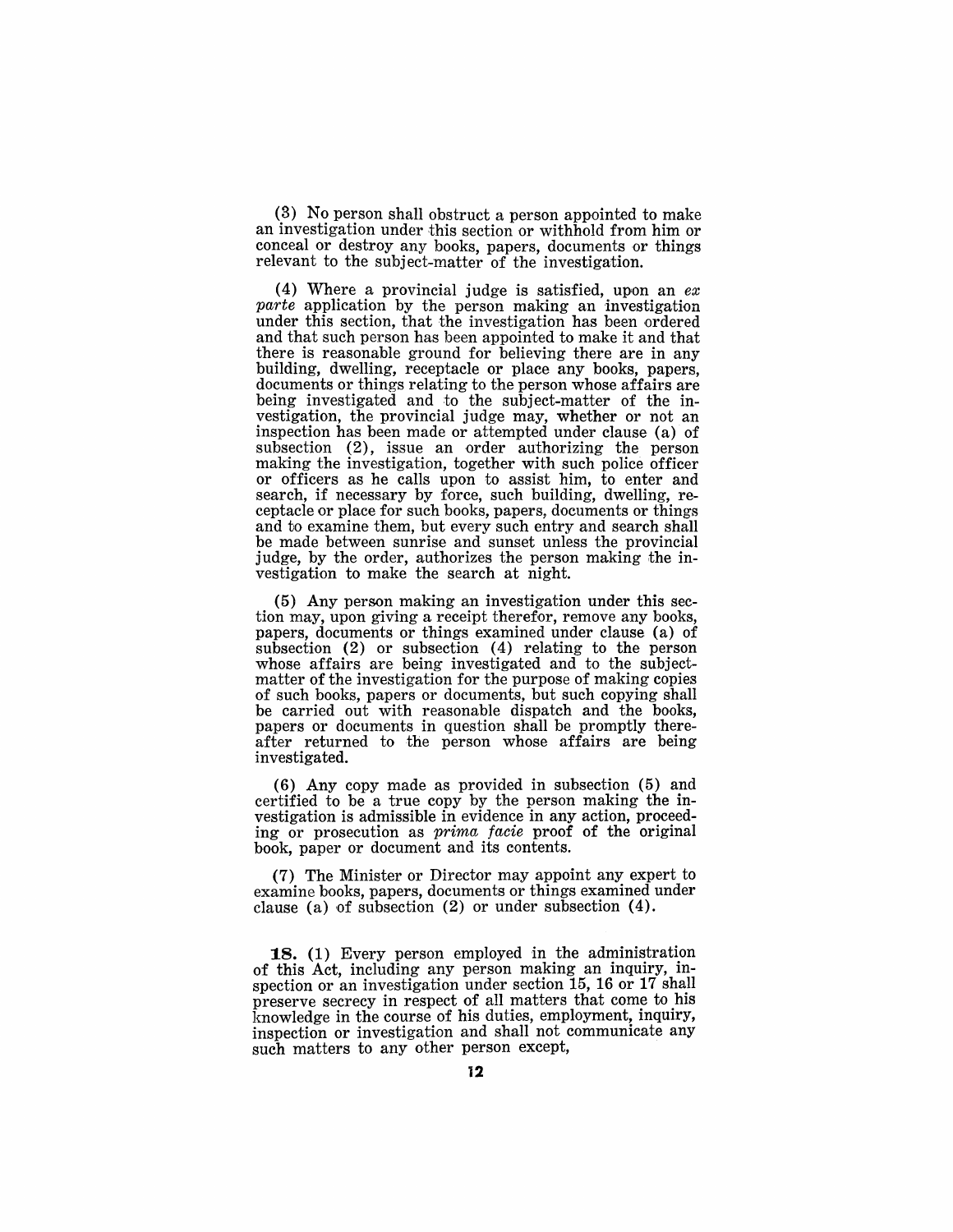- (a) as may be required in connection with the administration of this Act and the regulations or any proceedings under this Act or the regulations; or
- (b) to his counsel; or
- (c) with the consent of the person to whom the information relates.

(2) No person to whom subsection (1) applies shall be required to give testimony in any civil suit or proceeding with regard to information obtained by him in the course of his duties, employment, inquiry, inspection or investigation except in a proceeding under this Act or the regulations.

19. (1) Any notice or order required to be given, delivered or served under this Act or the regulations is sufficiently given, delivered or served if delivered personally or sent by registered mail addressed to the person to whom delivery or service is required to be made at his last-known address except that a notice under section 10, 12 or 14 is sufficiently given if sent by ordinary mail.

(2) Where service is made by mail, the service shall be deemed to be made on the third day after the day of mailing unless the person on whom service is being made establishes that he did not, acting in good faith, through absence, accident, illness or other cause beyond his control receive the notice or order until a later date.

**20.** (1) Where it appears to the Director that any person does not comply with any provision of this Act, the regulations or an order made under this Act, notwithstanding the imposition of any penalty in respect of such noncompliance and in addition to any other rights he may have, the Director may apply to a judge of the Supreme Court for an order directing such person to comply with such provision, and upon the application, the judge may make such order or such other order as the judge thinks fit.

(2) An appeal lies vo the Appellate Division of the Supreme Court from an order made under subsection (1).

21. No person shall knowingly supply false or misleading information to another who is engaged in making a consumer report.

- 22. (1) Every person who,
	- (a) knowingly, furnishes false information in any application under this Act or in any statement or return required to be furnished under this Act or the regulations;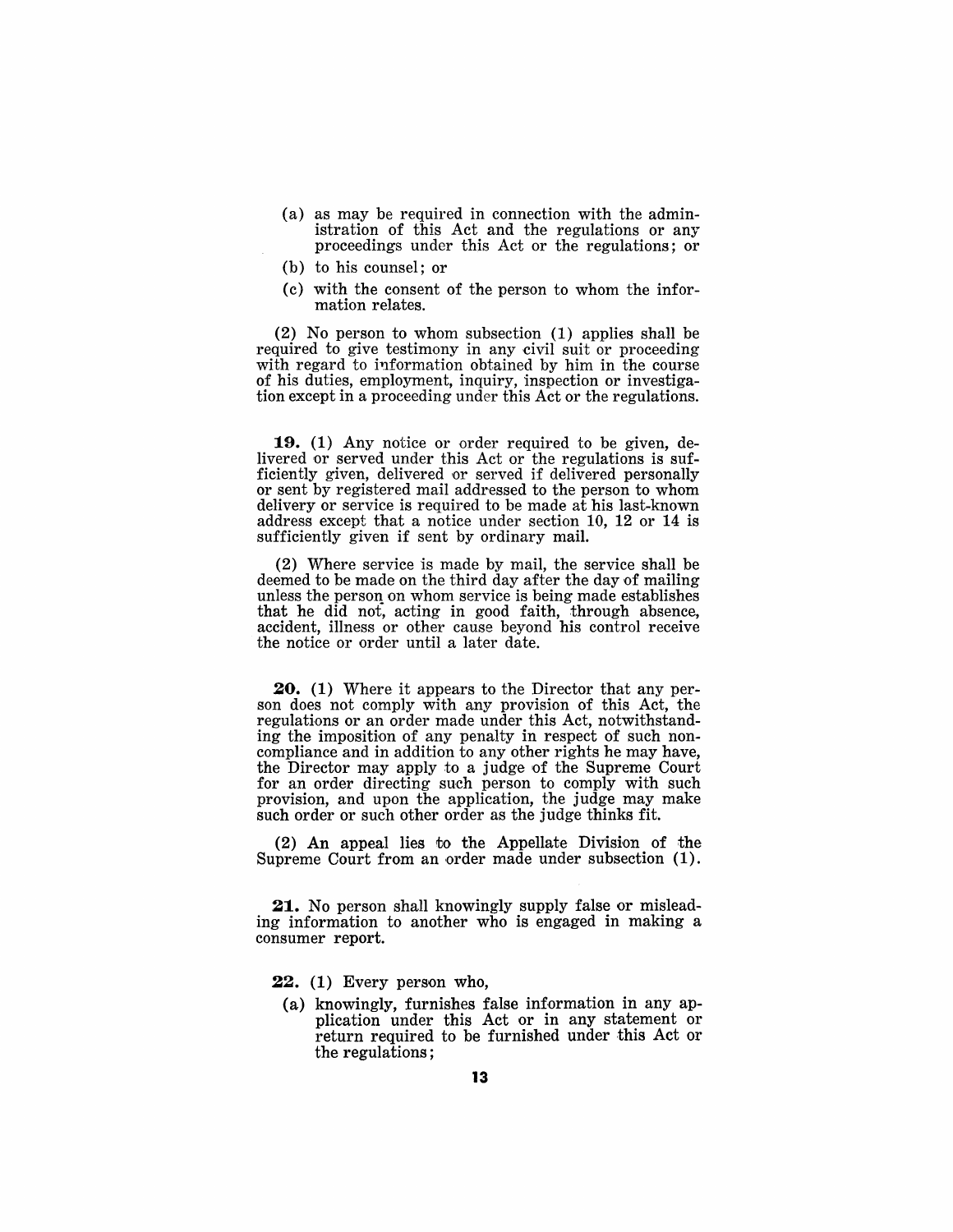- (b) fails to comply with any order, direction or other requirement made under this Act; or
- (c) contravenes any provision of this Act or the regulations,

and every director or officer of a corporation who knowingly concurs in such furnishing, failure or contravention is guilty of an offence and on summary conviction is liable to a fine of not more than  $$2,000$  or to imprisonment for a term of not more than one year, or to both.

 $(2)$  Where a corporation is convicted of an offence under subsection  $(1)$ , the maximum penalty that may be imposed upon the corporation is  $$25,000$  and not as provided therein.

(3) No proceeding under clause (a) of subsection  $(1)$ shall be commenced more than one year after the facts upon which the proceeding is based first came to the knowledge of the Director.

(4) No proceeding under clause (b) or (c) of subsection  $(1)$  shall be commenced more than two years after the time when the subject-matter of the proceeding arose.

**23.** (1) A statement as to,

- (a) the registration or non-registration of any person;
- $(b)$  the filing or non-filing of any document or material required or permitted to be filed with the Registrar;
- $(c)$  the time when the facts upon which proceedings are based first came to the knowledge of the Director; 'Or
- $(d)$  any other matter pertaining to such registration, non-registration, filing or non-filing,

purporting to be certified by the Director is, without proof of the office or signature of the Director, receivable in evidence as *prima facie* proof of the facts stated therein for all purposes in any action, proceeding or prosecution.

 $(2)$  Any document under this Act purporting to be signed by the Minister, or any certified copy thereof, is receivable in evidence in any action, prosecution or other proceeding as prima facie proof that the document is signed by the Minister without proof of the office or signature of the Minister.

**24.** The Lieutenant Governor in Council may make regulations,

- $(a)$  exempting any class of persons from this Act or the regulations or any provision thereof;
- (b) governing applications for registration or renewal of registration and prescribing terms and conditions of registration;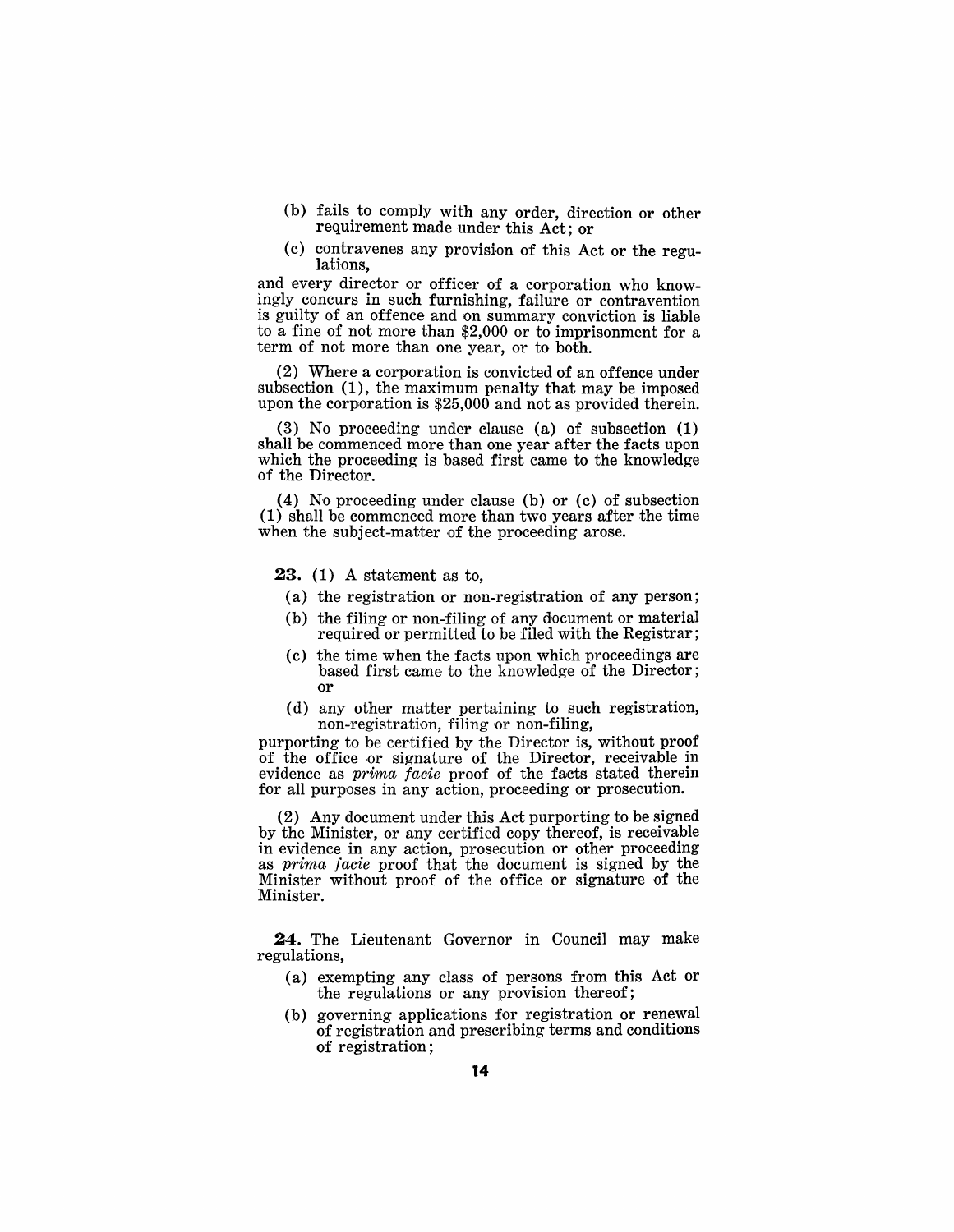- (c) requIrIng the payment of fees on application for registration or removal of registration, and prescribing the amounts thereof;
- (d) requiring registered consumer reporting agencies to be bonded in such form and terms and with such collateral security as are prescribed, and providing for the forfeiture of bonds and the disposition of the proceeds;
- (e) prescribing further procedures respecting the conduct of matters coming before the Tribunal;
- (f) requiring and governing the books, accounts and records relating to the due compliance with the provisions of this Act that shall be kept by consumer reporting agencies;
- (g) prescribing information that may not be reported by a consumer reporting agency or contained in its files;
- (h) prescribing information that must be contained in a consumer report;
- (i) requiring consumer reporting agencies to make returns and furnish information to the Registrar;
- (j) prescribing forms for the purposes of this Act and providing for their use;
- (k) requiring any information required to be furnished or contained in any form or return to be verified by affidavit.

**25.** (1) The Lieutenant Governor in Council may establish a board to be known as the "Commercial Registration Appeal Tribunal" composed of not more than three members appointed by the Lieutenant Governor in Council.

(2) No members of the Tribunal shall be appointed for a term of more than three years but any member is eligible for reappointment.

(3) The Lieutenant Governor in Council shall prescribe the fees or remuneration to be paid to members of the Tribunal.

(4) The members of the Tribunal shall be paid expenses as prescribed by the regulations for subsistence and travelling while absent from their ordinary places of residence and in the course of their duties as members of the Tribunal.

(5) The Lieutenant Governor in Council shall designate one of the members of the Tribunal as chairman.

(6) In the case of illness, absence or other disability of the chairman, the menlber with the longest period of service on the Tribunal and present, shall act in the stead of the chairman.